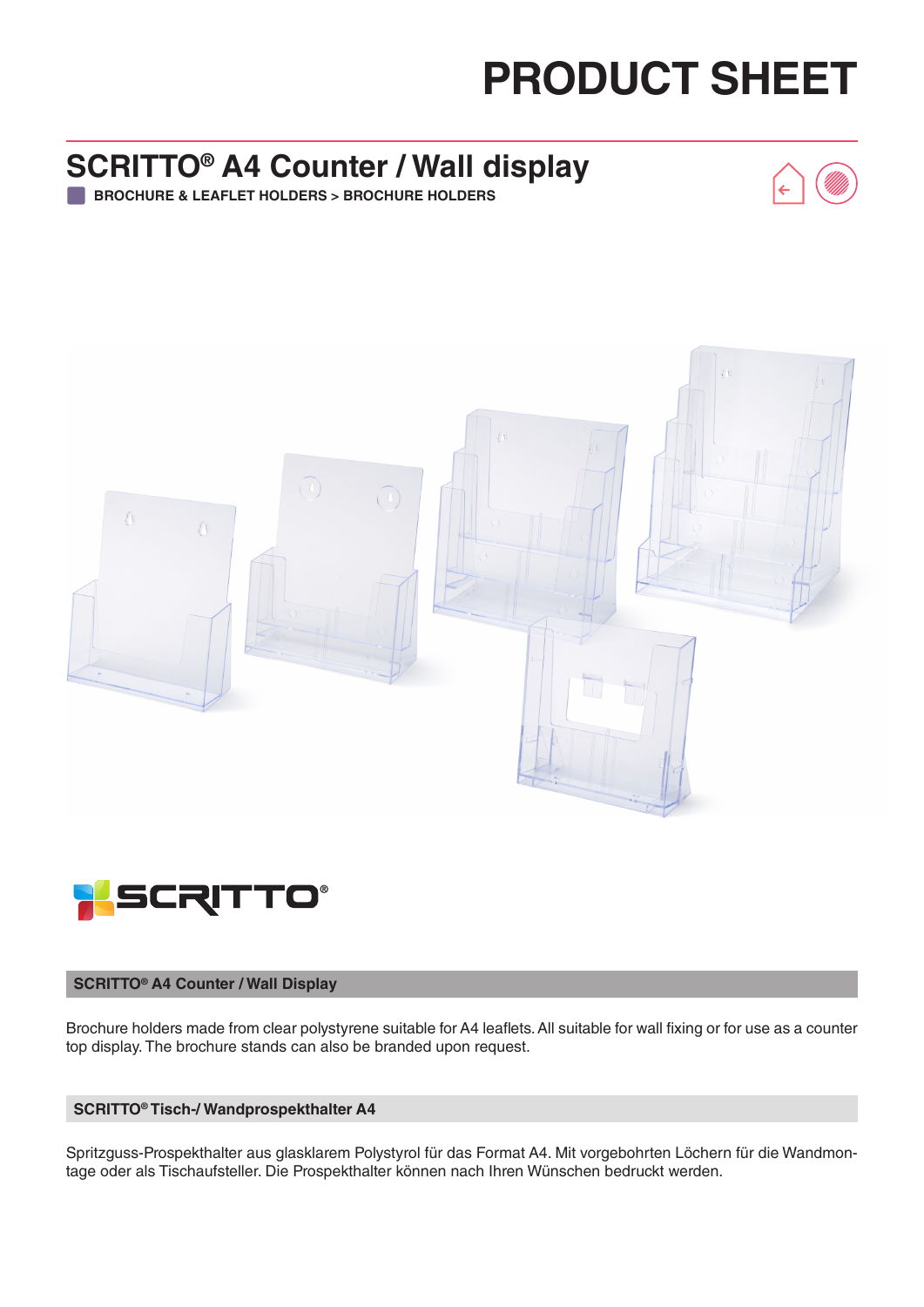# **PRODUCT SHEET**

#### **SCRITTO® A4 Counter / Wall display**

**BROCHURE & LEAFLET HOLDERS > BROCHURE HOLDERS**